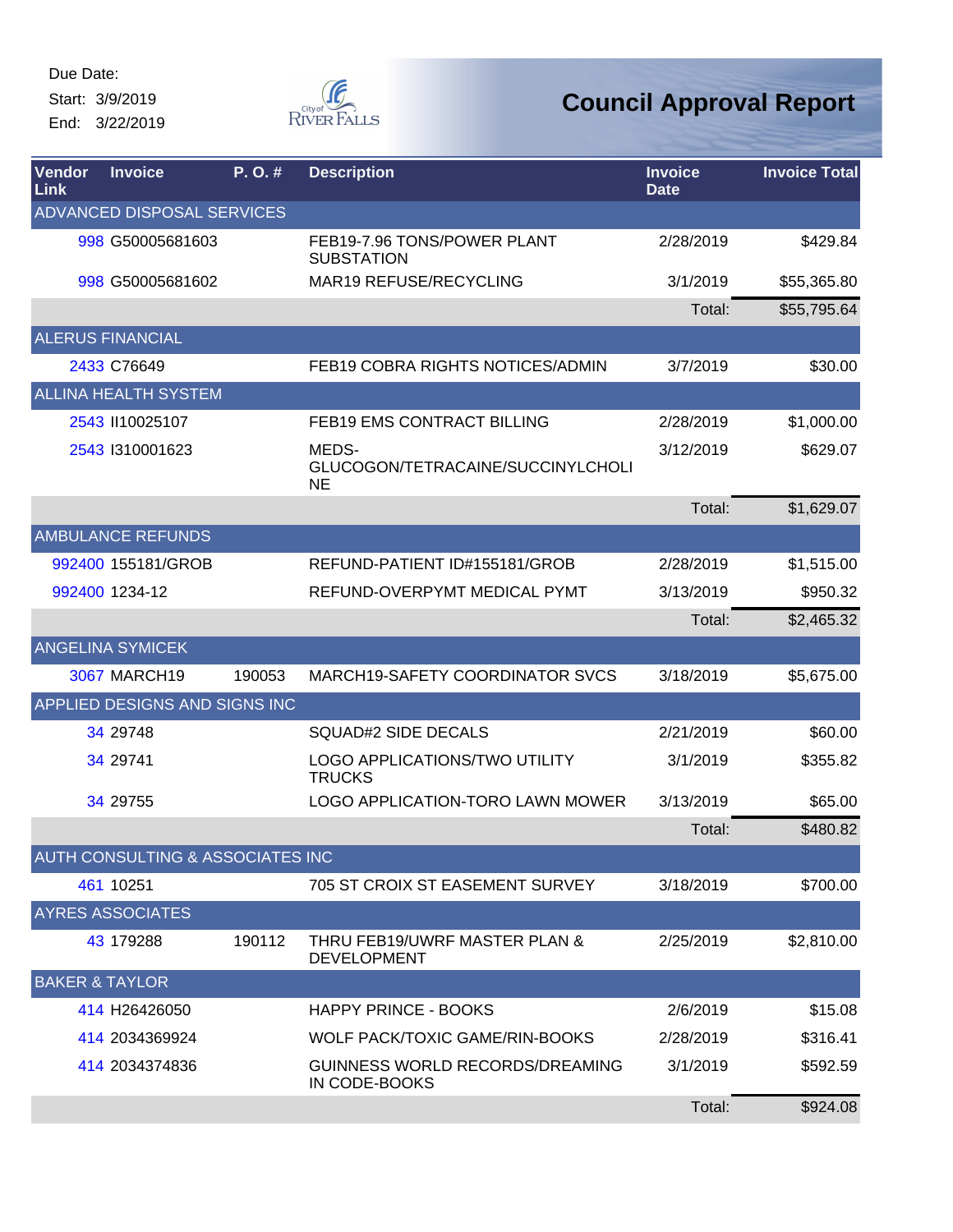Start: 3/9/2019 End: 3/22/2019



| Vendor<br>Link        | <b>Invoice</b>                        | P. O. # | <b>Description</b>                                         | <b>Invoice</b><br><b>Date</b> | <b>Invoice Total</b> |
|-----------------------|---------------------------------------|---------|------------------------------------------------------------|-------------------------------|----------------------|
|                       | <b>BAKER TILLY VIRCHOW KRAUSE LLP</b> |         |                                                            |                               |                      |
|                       | 46 BT1372838                          |         | FINAL/TIF#12-PROGRESS/2018 FINANCE<br><b>STMTS</b>         | 2/28/2019                     | \$2,750.00           |
| <b>BAKKE NORMAN</b>   |                                       |         |                                                            |                               |                      |
|                       | 1716 FEB19/APPEAL                     |         | FEB19/T.THOMAS APPEAL                                      | 3/12/2019                     | \$351.50             |
|                       | 1716 FEB19                            | 190015  | FEB2019 MONTHLY PROSECUTION SVCS                           | 3/12/2019                     | \$2,000.00           |
|                       |                                       |         |                                                            | Total:                        | \$2,351.50           |
|                       | <b>BER-MARK EXCAVATING INC</b>        |         |                                                            |                               |                      |
|                       | 49 7811                               | 190104  | FEB2019 Snow Removal-Lots/Streets                          | 3/8/2019                      | \$21,824.42          |
|                       | BETTENDORF TRANSFER & EXCAVATING INC  |         |                                                            |                               |                      |
|                       | 51 8566                               |         | 3/12/19-ONE LOAD CRUSHED LIMESTONE                         | 3/14/2019                     | \$295.00             |
|                       | <b>BRACKETT INTERNATIONAL LLC</b>     |         |                                                            |                               |                      |
|                       | 3900 022019                           |         | SOUP/SALAD/SCIENCE PROGRAM<br><b>PRESENTER</b>             | 2/20/2019                     | \$150.00             |
|                       | <b>CENTER POINT INC</b>               |         |                                                            |                               |                      |
|                       | 412 1669091                           |         | FORGIVING KIND/GIRLS AT 17-BOOKS                           | 3/1/2019                      | \$135.42             |
| <b>CENTURYLINK</b>    |                                       |         |                                                            |                               |                      |
|                       | 1796 1463386815                       |         | FEB19 LONG DISTANCE TELEPHONE                              | 2/28/2019                     | \$8.97               |
|                       | <b>CREDIT SERVICE INTERNATIONAL</b>   |         |                                                            |                               |                      |
|                       | 3843 48981                            |         | PPE 03/10/19                                               | 3/15/2019                     | \$549.76             |
|                       | DADASHEV, DENNIS                      |         |                                                            |                               |                      |
|                       | 3905 2019TRAVEL                       |         | <b>FELLOW INTERVIEW/TRAVEL</b><br><b>REIMBURSEMENT</b>     | 3/18/2019                     | \$570.59             |
|                       | DARRELL'S SEPTIC SERVICE INC          |         |                                                            |                               |                      |
|                       | 85 27811                              | 190071  | FEB2019 PORTA POTTY RENTAL FOR<br>PARKS                    | 2/28/2019                     | \$230.00             |
|                       | 85 54885                              |         | 432 S APOLLO/PUMPED SLUGE                                  | 3/6/2019                      | \$300.00             |
|                       |                                       |         |                                                            | Total:                        | \$530.00             |
|                       | <b>DIGGERS HOTLINE INC</b>            |         |                                                            |                               |                      |
|                       | 93 190127701                          |         | 1/10/19 THRU 1/3/19-DIGGERS HOTLINE<br><b>RFMU TICKETS</b> | 2/28/2019                     | \$37.00              |
|                       | 93 190127701-1                        |         | THRU 1/9/19-DIGGERS HOTLINE RFMU<br><b>TICKETS</b>         | 2/28/2019                     | \$76.80              |
|                       |                                       |         |                                                            | Total:                        | \$113.80             |
| <b>DISTRICT 2 INC</b> |                                       |         |                                                            |                               |                      |
|                       | 1451 2433                             |         | FIRE-NEOPRENE RUBBER SHEET                                 | 3/19/2019                     | \$198.00             |
| DUNN, DARREL          |                                       |         |                                                            |                               |                      |
|                       | 3903 RENTLOSS                         |         | RENT LOSS/STH 35 & STH 65 (Nov-Feb)                        | 3/14/2019                     | \$2,000.00           |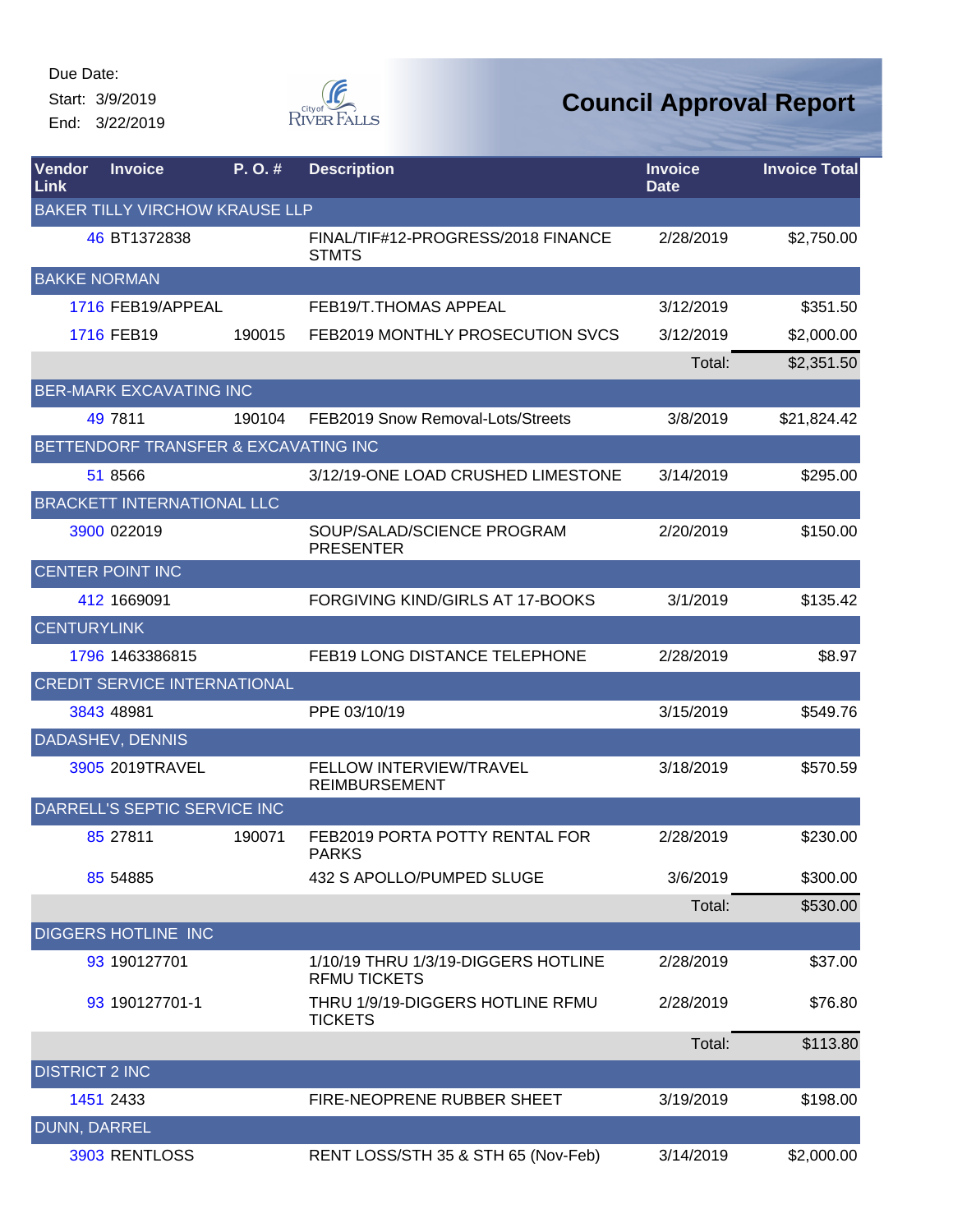Start: 3/9/2019

End: 3/22/2019



| Vendor<br>Link        | <b>Invoice</b>                       | P.O.#  | <b>Description</b>                                   | <b>Invoice</b><br><b>Date</b> | <b>Invoice Total</b> |
|-----------------------|--------------------------------------|--------|------------------------------------------------------|-------------------------------|----------------------|
| <b>EFTPS</b>          |                                      |        |                                                      |                               |                      |
|                       | 7 48978                              |        | PPE 03/10/19                                         | 3/15/2019                     | \$76,422.44          |
|                       | <b>ELSTER SOLUTIONS CORP</b>         |        |                                                      |                               |                      |
|                       | 1536 9000089322                      | 190111 | 3/7/19 ORDER-34 ELECTRIC AMI METERS                  | 3/7/2019                      | \$4,352.00           |
|                       | <b>EMERGENCY CARE CONSULTANTS</b>    |        |                                                      |                               |                      |
|                       | 3028 2107                            | 190090 | FEB2019 DR DUREN SVC/PHYSICIAN<br><b>RESOLUTION</b>  | 2/28/2019                     | \$1,500.00           |
|                       | <b>ENERGIS HOLDINGS LLC</b>          |        |                                                      |                               |                      |
|                       | 101 199                              | 190091 | 2019 IR SCANNING-UNIVERSITY<br><b>SUBSTATION</b>     | 3/12/2019                     | \$784.50             |
|                       | 101 201                              | 190091 | 2019 BATTERY TEST/IR SCAN-SF<br><b>SUBSTATION</b>    | 3/13/2019                     | \$1,360.50           |
|                       | 101 202                              | 190091 | 2019 BATTERY TEST/IR SCAN-NORTH SUB                  | 3/13/2019                     | \$779.50             |
|                       | 101 200                              | 190091 | 2019 BATTERY TEST/IR SCAN-<br><b>POWERPLANT SUB</b>  | 3/13/2019                     | \$786.49             |
|                       |                                      |        |                                                      | Total:                        | \$3,710.99           |
|                       | <b>ENTERPRISE FM TRUST</b>           |        |                                                      |                               |                      |
|                       | 456 2621                             | 190043 | MAR19 MOTOR POOL/BLDG INSP LEASES                    | 3/6/2019                      | \$1,878.22           |
|                       | EO JOHNSON CO. INC                   |        |                                                      |                               |                      |
|                       | 98 24455952                          |        | <b>MARCH19 LIBRARY SAMSUNG COPIER</b>                | 3/18/2019                     | \$109.52             |
|                       | <b>EXPRESS PERSONNEL SERVICES</b>    |        |                                                      |                               |                      |
|                       | 109 22009781                         | 190019 | WKEND 3/10 13.75HRS PARK MAINT TEMPS                 | 3/12/2019                     | \$256.78             |
|                       | 109 22009780                         | 190029 | WKEND 3/10 15HRS JHAYES/COMM INTERN                  | 3/12/2019                     | \$262.80             |
|                       | 109 22009782                         | 190021 | WKEND 3/10 9HRS-WATER/WASTEWATER<br><b>TEMP HELP</b> | 3/12/2019                     | \$170.82             |
|                       | 109 22038501                         | 190021 | WKEND 3/17 15HRS-RIXMANN TEMP HELP                   | 3/19/2019                     | \$284.70             |
|                       |                                      |        |                                                      | Total:                        | \$975.10             |
|                       | FIRST NATIONAL BANK - RF SECTION 125 |        |                                                      |                               |                      |
|                       | 6 48977                              |        | PPE 03/10/19                                         | 3/15/2019                     | \$3,909.27           |
| <b>FREEMAN, JAMES</b> |                                      |        |                                                      |                               |                      |
|                       | <b>389 MARCH19</b>                   |        | MARCH19 SOLAR REFUND                                 | 3/13/2019                     | \$57.74              |
|                       | <b>GENERAL SPRINKLER CORPORATION</b> |        |                                                      |                               |                      |
|                       | 1147 31934                           |        | 2815 PRAIRIE DR/BACKFLOW/ANN<br><b>INSPECTIONS</b>   | 3/11/2019                     | \$480.00             |
| <b>GRACE PAULSON</b>  |                                      |        |                                                      |                               |                      |
|                       | 937 585600                           |        | MARCH19 SOLAR REFUND                                 | 3/8/2019                      | \$36.51              |
|                       | HANTEN BROADCASTING COMPANY INC      |        |                                                      |                               |                      |
|                       | 306 FEB19                            |        | FEB19 SPORTCASTERS CLUB                              | 2/28/2019                     | \$60.00              |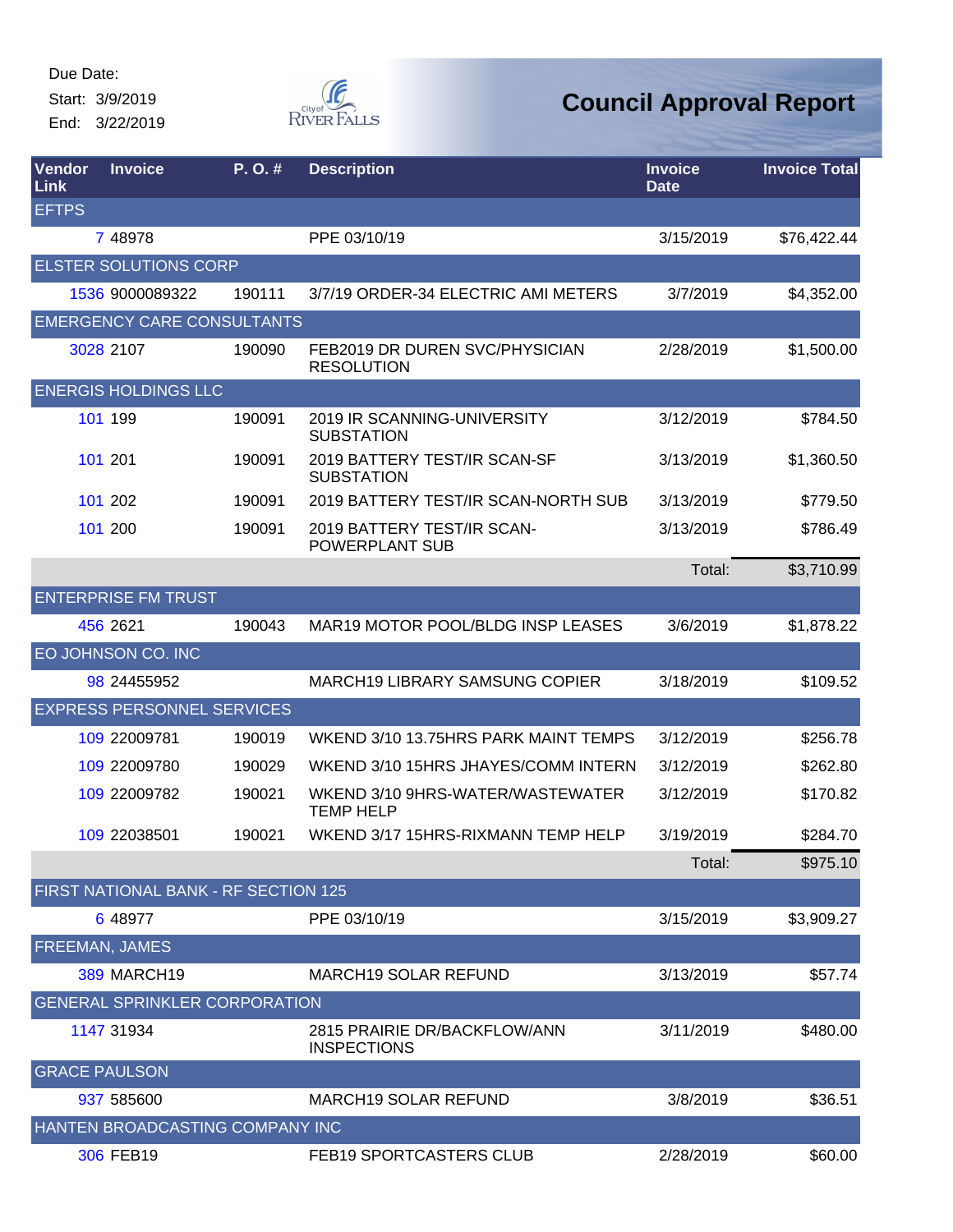Start: 3/9/2019

End: 3/22/2019



| Vendor<br>Link              | <b>Invoice</b>            | P.O.#  | <b>Description</b>                      | <b>Invoice</b><br><b>Date</b> | <b>Invoice Total</b> |
|-----------------------------|---------------------------|--------|-----------------------------------------|-------------------------------|----------------------|
| <b>HARRIS, LUKE</b>         |                           |        |                                         |                               |                      |
|                             | 1900 032719               |        | 03-27-19 LACROSSE TRAVEL PER DIEM       | 3/13/2019                     | \$87.50              |
| <b>HAWKINS INC</b>          |                           |        |                                         |                               |                      |
|                             | 133 4454199               | 190040 | FEB2019 WATER DEPT - CHEMICALS          | 2/27/2019                     | \$3,415.74           |
|                             | HUDSON PHYSICIANS, S.C.   |        |                                         |                               |                      |
|                             | 145 800370410319          |        | FEB19 EMPLOYMENT EXAMS                  | 2/28/2019                     | \$285.00             |
|                             | HUEBSCH LAUNDRY COMPANY   |        |                                         |                               |                      |
|                             | 146 4246992               | 190011 | 3/6 HUEBSCH ELECTRIC UNIFORM            | 3/6/2019                      | \$250.59             |
|                             | 146 4246993               | 190016 | 3/6 HUEBSCH WATER UNIFORMS              | 3/6/2019                      | \$40.28              |
|                             | 146 4246994               | 190035 | 3/6 HUEBSCH PW UNIFORMS                 | 3/6/2019                      | \$816.43             |
|                             | 146 4246995               | 190017 | 3/6 HUEBSCH WWTP UNIFORMS               | 3/6/2019                      | \$44.74              |
|                             | 146 4251807               | 190018 | 3/13 CITY HALL BRUSHMAT SERVICE         | 3/13/2019                     | \$42.88              |
|                             | 146 4251800               | 190044 | 3/13 LINEN/BRUSHMAT SVC                 | 3/13/2019                     | \$47.91              |
|                             | 146 4251796               | 190047 | 3/13 PD BRUSHMAT SVC                    | 3/13/2019                     | \$40.77              |
|                             | 146 4250902               | 190035 | 3/13 HUEBSCH PW UNIFORMS                | 3/13/2019                     | \$164.98             |
|                             | 146 4251086               | 190011 | 3/13 HUEBSCH ELECTRIC UNIFORM           | 3/13/2019                     | \$250.59             |
|                             | 146 4251087               | 190016 | 3/13 HUEBSCH WATER UNIFORMS             | 3/13/2019                     | \$40.28              |
|                             | 146 4251088               | 190035 | 3/13 HUEBSCH PW UNIFORMS                | 3/13/2019                     | \$118.83             |
|                             | 146 4251089               | 190017 | 3/13 HUEBSCH WWTP UNIFORMS              | 3/13/2019                     | \$44.74              |
|                             | 146 4250887               |        | 3/13 JKILLIAN-RETURN UNIFORMS           | 3/13/2019                     | $-$ \$668.18         |
|                             |                           |        |                                         | Total:                        | \$1,234.84           |
|                             | HUMANE SOCIETY OF GOODHUE |        |                                         |                               |                      |
|                             | 737 828                   |        | 2/27/19 SNAKE IMPOUND                   | 3/1/2019                      | \$30.00              |
| <b>I &amp; S GROUP, INC</b> |                           |        |                                         |                               |                      |
|                             | 2787 55294                | 180161 | Feb19-Glen Park Renovation Project      | 2/28/2019                     | \$6,002.00           |
|                             | 2787 55293                | 180163 | Feb19-Glen Park Pavilion - Construction | 2/28/2019                     | \$1,419.90           |
|                             |                           |        |                                         | Total:                        | \$7,421.90           |
| <b>INFOSEND INC</b>         |                           |        |                                         |                               |                      |
|                             | 150 150220                | 190041 | FEB2019 RFMU MONTHLY STMT SVCS          | 3/1/2019                      | \$3,107.76           |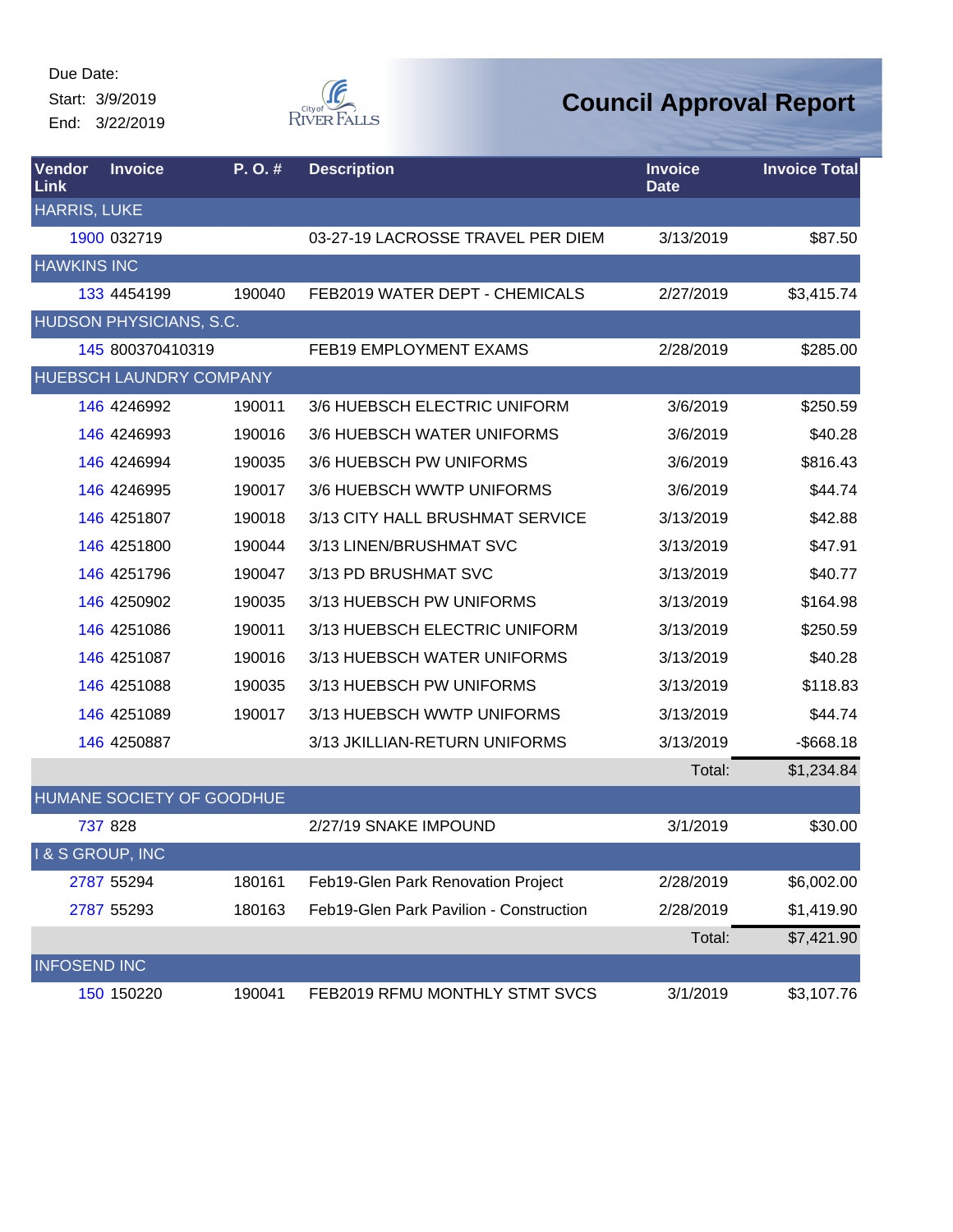Start: 3/9/2019 End: 3/22/2019



| Vendor<br>Link       | <b>Invoice</b>                   | P.O.#  | <b>Description</b>                                     | <b>Invoice</b><br><b>Date</b> | <b>Invoice Total</b> |
|----------------------|----------------------------------|--------|--------------------------------------------------------|-------------------------------|----------------------|
|                      | <b>INSIGHT EDGE LLC</b>          |        |                                                        |                               |                      |
|                      | 1201 1561                        | 190096 | Peterson/Stifter-Checkpoint Profiles & Review          | 2/28/2019                     | \$1,790.00           |
|                      | 1201 1573                        |        | DAVISON/ISAAC-EVERYTHING DISC<br><b>WORKPLACE</b>      | 3/4/2019                      | \$150.00             |
|                      | 1201 1574                        |        | SKARLSSON/EVERYTHING DISC MGMT<br><b>PROFILE</b>       | 3/12/2019                     | \$125.00             |
|                      |                                  |        |                                                        | Total:                        | \$2,065.00           |
|                      |                                  |        | INTERNATIONAL CITY MGMT ASSOC RETIREMENT CORP          |                               |                      |
|                      | 1 48972                          |        | PPE 03/10/19                                           | 3/15/2019                     | \$20,575.36          |
|                      | 1 48973                          |        | PPE 03/10/19                                           | 3/15/2019                     | \$925.94             |
|                      |                                  |        |                                                        | Total:                        | \$21,501.30          |
| <b>ITRON INC</b>     |                                  |        |                                                        |                               |                      |
|                      | 157 513672                       | 190002 | 2019 ANNUAL MAINTENANCE CONTRACT                       | 3/12/2019                     | \$8,354.79           |
|                      | <b>IVERIFYTRANSALARM - 95235</b> |        |                                                        |                               |                      |
|                      | 3064 300405040                   | 190006 | Repace Fire Alarm Panel at Public Works                | 2/7/2019                      | \$3,780.40           |
|                      | 3064 300404417                   | 190097 | 2815 Prairie Drive- Card Access                        | 2/22/2019                     | \$3,631.37           |
|                      | 3064 300404416                   | 190097 | 2815 Prairie Drive- Fire Panel Monitoring/Equip<br>In. | 2/22/2019                     | \$246.27             |
|                      | 3064 300405039                   | 190097 | 2815 Prairie Drive-Balance/Fire Panel<br>Monitoring    | 2/22/2019                     | \$738.79             |
|                      |                                  |        |                                                        | Total:                        | \$8,396.83           |
| <b>KOEHLER, GREG</b> |                                  |        |                                                        |                               |                      |
|                      | 679 032719                       |        | 03/27/19 LACROSSE TRAVEL PER DIEM                      | 3/1/2019                      | \$87.50              |
| <b>KWIK TRIP</b>     |                                  |        |                                                        |                               |                      |
|                      | 172 FEB19 MOTOR<br><b>FUEL</b>   |        | FEB19 MOTOR FUEL STMT                                  | 2/28/2019                     | \$16,551.99          |
|                      | LINEHAN OUTDOOR SERVICES LLC     |        |                                                        |                               |                      |
|                      | 1570 3440                        | 190073 | 2019 Snow Shoveling - Sidewalks                        | 2/28/2019                     | \$8,290.00           |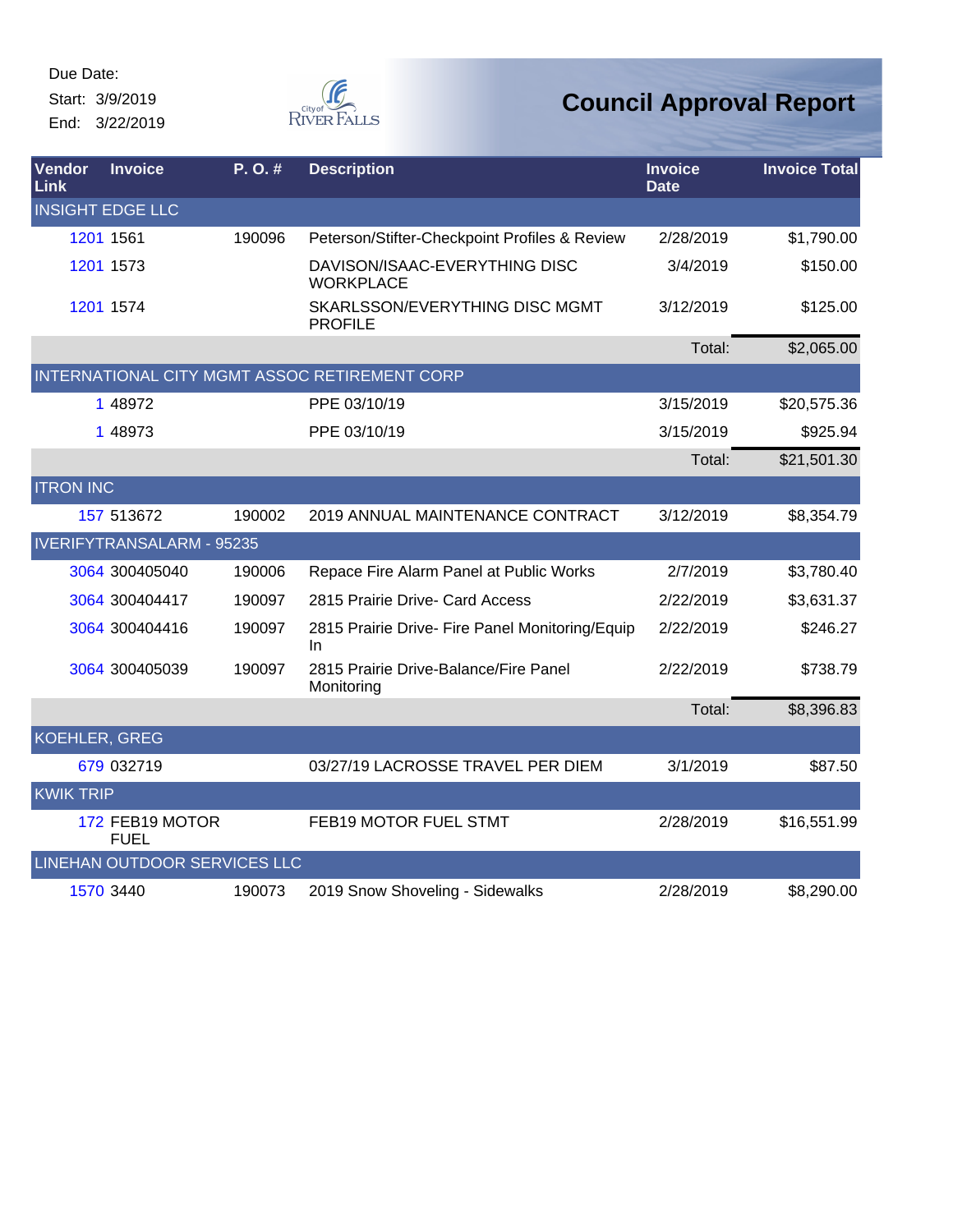Due Date: Start: 3/9/2019

End: 3/22/2019



| Vendor<br>Link      | <b>Invoice</b>               | P.O.#  | <b>Description</b>                                   | <b>Invoice</b><br><b>Date</b> | <b>Invoice Total</b> |
|---------------------|------------------------------|--------|------------------------------------------------------|-------------------------------|----------------------|
|                     | <b>LOFFLER COMPANIES INC</b> |        |                                                      |                               |                      |
|                     | 182 3057448                  |        | FEB19 AMB OVERAGE-KONICA MINOLTA                     | 2/28/2019                     | \$16.41              |
|                     | 182 378919237                |        | <b>MARCH19 PW KONICA BASE/OVERAGE</b><br><b>PYMT</b> | 3/1/2019                      | \$207.30             |
|                     | 182 24329698                 |        | MARCH19-CSR/COURT KONICA BASE PYMT                   | 3/1/2019                      | \$160.00             |
|                     | 182 24329697                 |        | MARCH19-FIRE DEPT KONICA BASE PYMT                   | 3/1/2019                      | \$216.00             |
|                     | 182 24329700                 |        | MARCH19-ADMN KONICA BASE/USAGE<br><b>PYMT</b>        | 3/1/2019                      | \$406.03             |
|                     | 182 24329699                 |        | MARCH19-MAILROOM KONICA BASE PYMT                    | 3/1/2019                      | \$249.00             |
|                     | 182 24452090                 |        | MARCH19-AMB KONICA MINOLTA                           | 3/18/2019                     | \$149.00             |
|                     |                              |        |                                                      | Total:                        | \$1,403.74           |
|                     | <b>MAILROOM FINANCE INC</b>  |        |                                                      |                               |                      |
|                     | 845 FEB19STMT                |        | FEB19 POSTAGE METER FUNDS                            | 2/21/2019                     | \$2,000.00           |
| MCVEIGH, JAMES      |                              |        |                                                      |                               |                      |
|                     | 3904 2019TRAVEL              |        | FELLOW INTERVIEW/TRAVEL<br><b>REIMBURSEMENT</b>      | 3/18/2019                     | \$700.00             |
| <b>MIDWEST TAPE</b> |                              |        |                                                      |                               |                      |
|                     | 409 96772189                 |        | <b>LAST WISH-AUDIO MATERIAL</b>                      | 3/1/2019                      | \$34.99              |
|                     | <b>MISSISSIPPI WELDERS</b>   |        |                                                      |                               |                      |
|                     | 568 2908821                  |        | <b>TWO CYLINDERS OXYGEN</b>                          | 3/5/2019                      | \$125.08             |
| MITCHELL, HOLLY     |                              |        |                                                      |                               |                      |
|                     | 1063 MILEAGE                 |        | 3/15 MILEAGE TO SAVAGE-TRAINING                      | 3/19/2019                     | \$20.40              |
|                     |                              |        | MUNICIPAL ELECTRIC UTILITIES OF WISCONSIN INC        |                               |                      |
|                     | 188 010119-60                | 190122 | MEUW 2019 Annual Membership Dues                     | 3/1/2019                      | \$9,993.09           |
|                     | <b>NOREEN, MICHAEL</b>       |        |                                                      |                               |                      |
|                     | 198 040219                   |        | 04/02/19 COLORADO SPRINGS TRAVEL PER<br><b>DIEM</b>  | 3/20/2019                     | \$129.92             |
|                     | ONE TIME PAY VENDOR          |        |                                                      |                               |                      |
|                     | 9999 746043                  |        | REFUND:LOST BOOK/LIONS-FOUND W/IN 30<br><b>DAYS</b>  | 3/4/2019                      | \$13.95              |
|                     | 9999 04017591                |        | <b>OVERPAID-PARKING CITATIONS</b>                    | 3/18/2019                     | \$40.00              |
|                     |                              |        |                                                      | Total:                        | \$53.95              |
| <b>PAYPAL</b>       |                              |        |                                                      |                               |                      |
|                     | 639 82026251                 |        | MARCH19 PARK AND REC FEE                             | 3/1/2019                      | \$30.00              |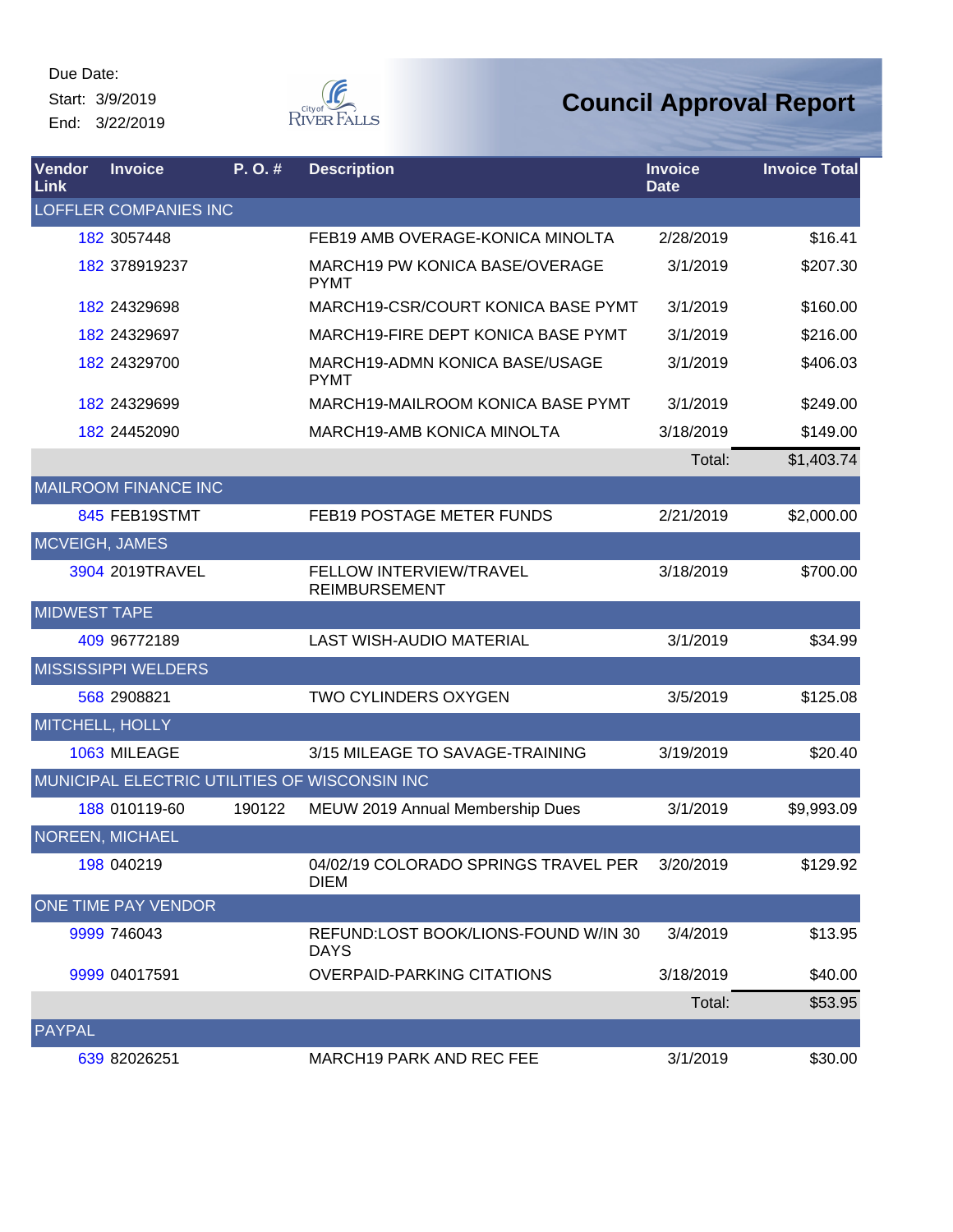Start: 3/9/2019 End: 3/22/2019



| Vendor<br>Link | <b>Invoice</b>                     | P. O. #                         | <b>Description</b>                                     | <b>Invoice</b><br><b>Date</b> | <b>Invoice Total</b> |
|----------------|------------------------------------|---------------------------------|--------------------------------------------------------|-------------------------------|----------------------|
|                | <b>PELION BENEFITS</b>             |                                 |                                                        |                               |                      |
|                | 5 JKILLIAN<br><b>RETIREE</b>       |                                 | J KILLIAN RETIREE FROZEN SICK PAYOUT                   | 3/12/2019                     | \$3,115.90           |
|                | 5 48976                            |                                 | PPE 03/10/19                                           | 3/15/2019                     | \$2,171.47           |
|                |                                    |                                 |                                                        | Total:                        | \$5,287.37           |
|                |                                    | PETERSON FAMILY REAL ESTATE LLC |                                                        |                               |                      |
|                | 787 2019                           |                                 | 2019 WELL MONITORING                                   | 3/1/2019                      | \$100.00             |
|                | PIERCE COUNTY TREASURER            |                                 |                                                        |                               |                      |
|                | 210 FEB 2019<br><b>COURT</b>       |                                 | FEB 2019 JAIL DWI INTERLOCK                            | 2/28/2019                     | \$1,729.65           |
|                |                                    | PJ KORTENS AND COMPANY INC      |                                                        |                               |                      |
|                | 3253 10021208                      |                                 | DISABLE HMI BUTTON CONTROL/LOADOUT<br><b>PUMP</b>      | 3/13/2019                     | \$172.50             |
|                |                                    | PRESCOTT WATER & SEWER UTILITY  |                                                        |                               |                      |
|                | 1611 FEB19                         |                                 | FEB19-PRESCOTT EMS-<br><b>WATER/SEWER/FIRE CHARGES</b> | 2/28/2019                     | \$181.36             |
|                | PROCISE SOLUTIONS INC              |                                 |                                                        |                               |                      |
|                | 3670 3439                          | 180416                          | Feb19-Sharepoint Migration to Office                   | 3/1/2019                      | \$4,905.00           |
|                | RFMU PAYMENTS OR REFUNDS           |                                 |                                                        |                               |                      |
|                | 990610 9025-01 H<br><b>KARDASH</b> |                                 | RFMU RFND OVRPYMT 1269 LILAC AVE<br>9025-01            | 3/9/2018                      | \$32.86              |
|                | 990610 163903                      |                                 | REFUND-RFMU OVERPYMT #1639-03                          | 3/13/2019                     | \$1,605.97           |
|                | 990610 272300                      |                                 | REFUND-RFMU OVERPYMT #2723-00                          | 3/13/2019                     | \$95.78              |
|                | 990610 185829                      |                                 | REFUND-RFMU OVERPYMT #1858-29                          | 3/13/2019                     | \$63.50              |
|                | 990610 168902                      |                                 | REFUND-RFMU OVERPYMT #1689-02                          | 3/13/2019                     | \$86.21              |
|                | 990610 349515                      |                                 | REFUND-RFMU OVERPYMT #3495-15                          | 3/13/2019                     | \$179.87             |
|                | 990610 404400                      |                                 | REFUND-RFMU OVERPYMT #4044-00                          | 3/13/2019                     | \$442.72             |
|                | 990610 531100                      |                                 | REFUND-RFMU OVERPYMT #5311-00                          | 3/13/2019                     | \$44.41              |
|                | 990610 621512                      |                                 | REFUND-RFMU OVERPYMT #6215-12                          | 3/13/2019                     | \$16.15              |
|                | 990610 700220                      |                                 | REFUND-RFMU OVERPYMT #7002-20                          | 3/13/2019                     | \$88.38              |
|                | 990610 800907                      |                                 | REFUND-RFMU OVERPYMT #8009-07                          | 3/13/2019                     | \$118.52             |
|                | 990610 834814                      |                                 | REFUND-RFMU OVERPYMT #8348-14                          | 3/13/2019                     | \$220.02             |
|                | 990610 861708                      |                                 | REFUND-RFMU OVERPYMT #8617-08                          | 3/13/2019                     | \$312.84             |
|                | 990610 974000                      |                                 | REFUND-RFMU OVERPYMT #9740/9763                        | 3/13/2019                     | \$77.40              |
|                | 990610 799203                      |                                 | REFUND-RFMU OVERPYMT #7992-03                          | 3/18/2019                     | \$59.66              |
|                |                                    |                                 |                                                        | Total:                        | \$3,444.29           |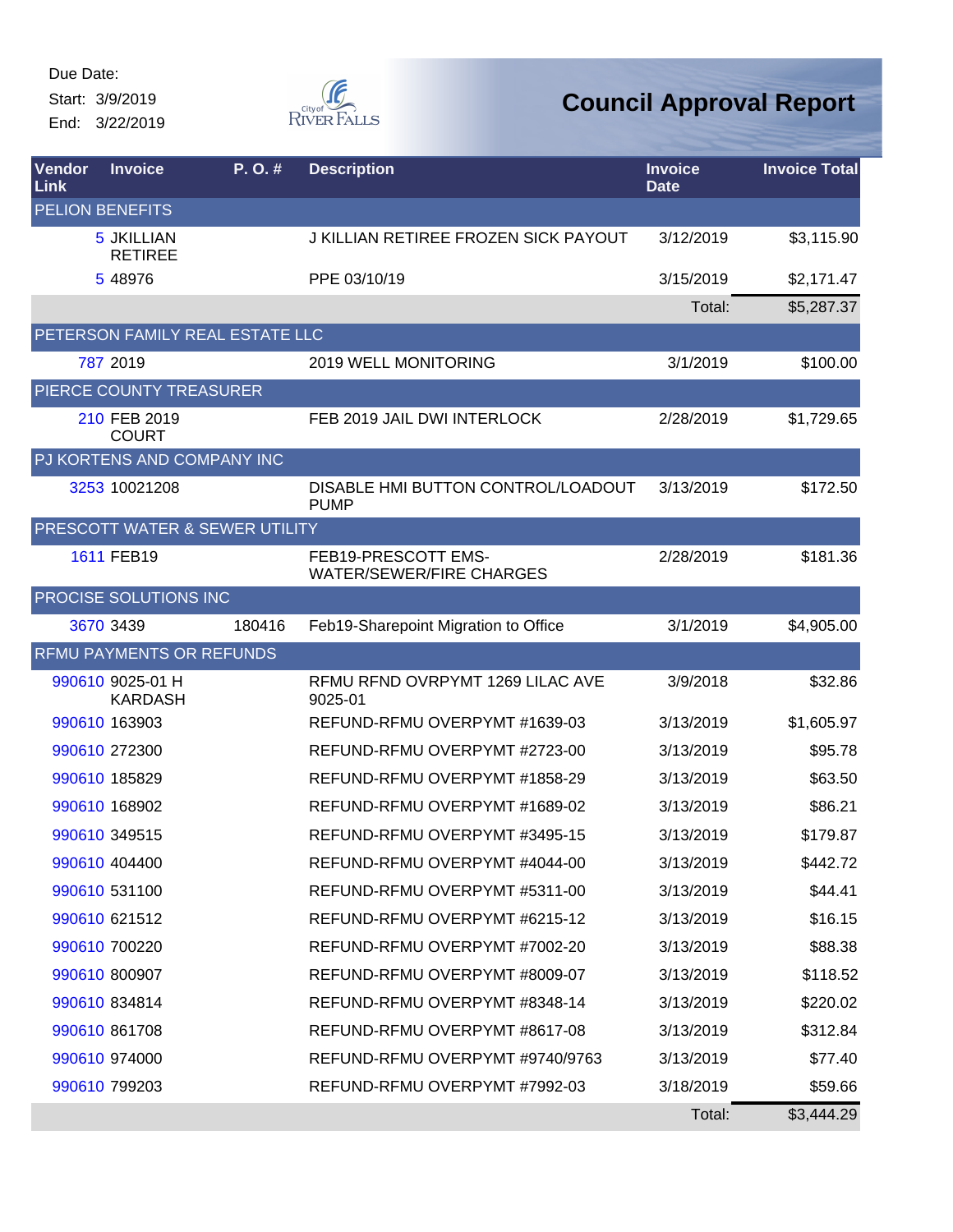Start: 3/9/2019 End: 3/22/2019



| Vendor<br>Link     | <b>Invoice</b>                          | $P. O.$ # | <b>Description</b>                                   | <b>Invoice</b><br><b>Date</b> | <b>Invoice Total</b> |
|--------------------|-----------------------------------------|-----------|------------------------------------------------------|-------------------------------|----------------------|
|                    | <b>RIVER CITY STITCH</b>                |           |                                                      |                               |                      |
|                    | 2526 29897                              |           | 3/8 CITY APPAREL ORDER/TEST GROUP                    | 3/8/2019                      | \$252.11             |
|                    | RIVER FALLS CHAMBER OF COMMERCE INC     |           |                                                      |                               |                      |
|                    | 225 16539                               |           | STIFTER/HAYES-BUSINESS BREAKFAST                     | 1/15/2019                     | \$30.00              |
|                    | RIVER FALLS POLICE ASSOCIATION          |           |                                                      |                               |                      |
|                    | 9 000000043188                          |           | PPE 08/12/18                                         | 8/17/2018                     | \$321.00             |
|                    | 9 48979                                 |           | PPE 03/10/19                                         | 3/15/2019                     | \$604.80             |
|                    |                                         |           |                                                      | Total:                        | \$925.80             |
|                    | <b>RIVER FALLS ROTARY</b>               |           |                                                      |                               |                      |
|                    | 458 2019                                |           | 1ST QTR 2019 S.SIMPSON ROTARY DUES                   | 2/25/2019                     | \$115.00             |
|                    | <b>ROHL CONSTRUCTION INC</b>            |           |                                                      |                               |                      |
|                    | 2983 11609                              |           | 3 TONS CRUSHED LIMESTONE                             | 3/7/2019                      | \$24.60              |
|                    | <b>ROSS &amp; ASSOCIATES LTD</b>        |           |                                                      |                               |                      |
|                    | 375 FEB19BILL6                          | 180421    | Thru Feb19-Glen Park Storm Shelter                   | 3/1/2019                      | \$17,585.07          |
|                    | 375 FEB19BILL6PA<br>V                   | 180420    | Thru Feb19-Glen Park Pavilion                        | 3/1/2019                      | \$111,477.75         |
|                    |                                         |           |                                                      | Total:                        | \$129,062.82         |
| <b>RUNNING INC</b> |                                         |           |                                                      |                               |                      |
|                    | 1573 20464                              | 190086    | FEB2019 Taxi Management Services                     | 2/28/2019                     | \$15,826.23          |
| <b>SAVATREE</b>    |                                         |           |                                                      |                               |                      |
|                    | 772 6563037                             | 190048    | FEB19-Boulevard Tree Pruning and Trimming            | 2/28/2019                     | \$7,500.00           |
|                    | 772 6476463                             | 190048    | FEB19-817 ROOSEVELT/TREE TAKE-DOWN                   | 2/28/2019                     | \$7,660.00           |
|                    | 772 6580096                             | 190103    | WHITE PATH RED OAK REMOVAL                           | 2/28/2019                     | \$285.00             |
|                    |                                         |           |                                                      | Total:                        | \$15,445.00          |
|                    | <b>SCHINDLER ELEVATOR CORP</b>          |           |                                                      |                               |                      |
|                    | 444 8105009656                          |           | 3/1/19-5/31/19 QTLY ELEVATOR MAINT                   | 3/1/2019                      | \$886.35             |
|                    | SCHWEITZER ENGINEERING LABORATORIES INC |           |                                                      |                               |                      |
|                    | 240 INV-000361961 190063                |           | North Sub Relay Replacement                          | 3/11/2019                     | \$4,085.00           |
|                    | <b>SECURITY FINANCIAL BANK</b>          |           |                                                      |                               |                      |
|                    | 12 2/25 PP REF<br><b>DANKE</b>          |           | 2/25 PP REFUND C DANKE                               | 2/25/2019                     | \$0.97               |
|                    | 12 2/25 PP REF<br><b>BARK</b>           |           | 02/25 PP REFUND R BARK                               | 2/25/2019                     | \$48.55              |
|                    |                                         |           |                                                      | Total:                        | \$49.52              |
|                    | <b>SHORT ELLIOTT HENDRICKSON INC</b>    |           |                                                      |                               |                      |
|                    | 244 364591                              | 180424    | THRU FEB19/TROY-POMEROY WATERMAIN<br><b>RELOCATE</b> | 3/12/2019                     | \$2,484.98           |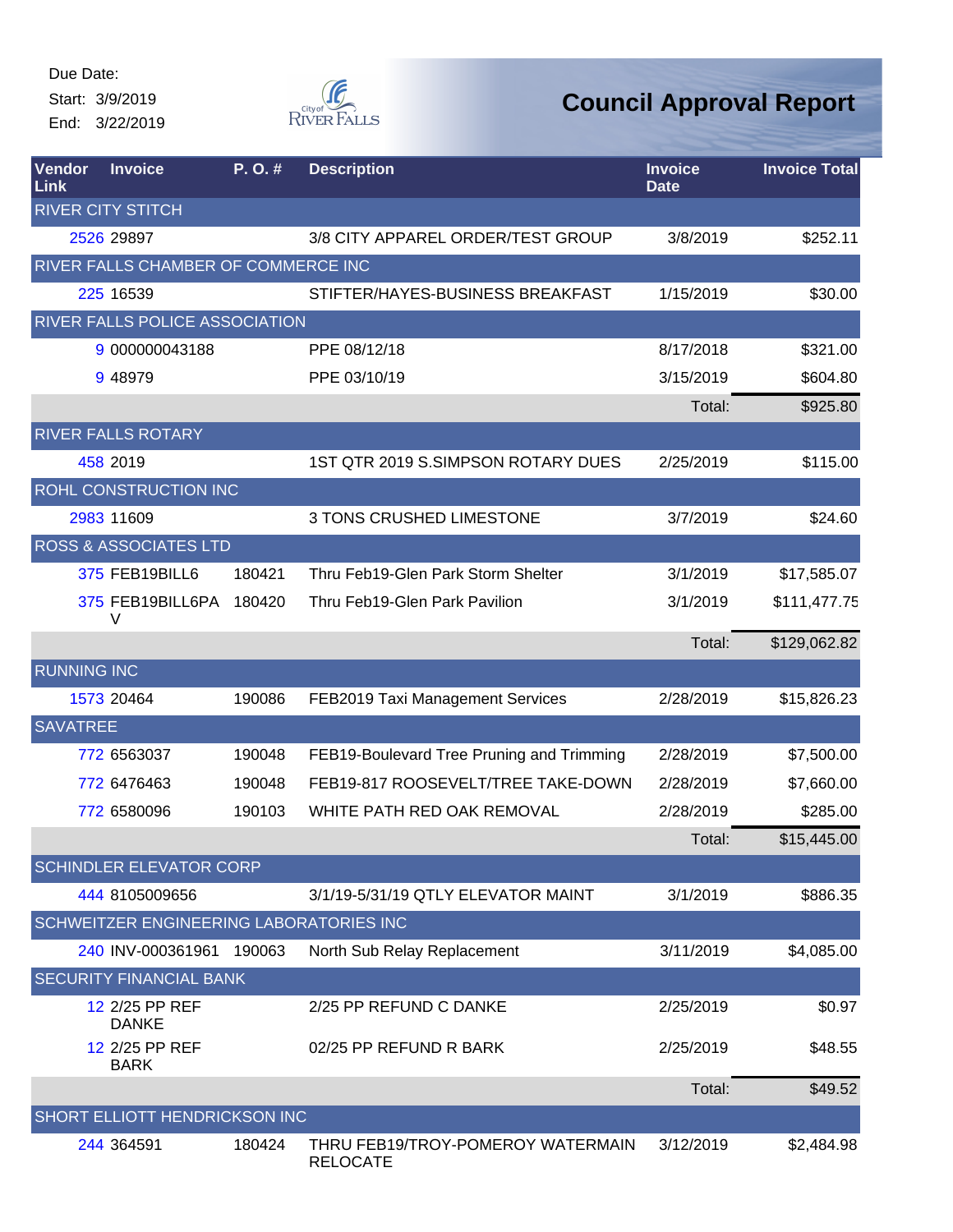Start: 3/9/2019 End: 3/22/2019



| Vendor<br>Link         | <b>Invoice</b>                             | P.O.#  | <b>Description</b>                               | <b>Invoice</b><br><b>Date</b> | <b>Invoice Total</b> |
|------------------------|--------------------------------------------|--------|--------------------------------------------------|-------------------------------|----------------------|
|                        | ST CROIX COUNTY INFORMATION TECHNOLOGY     |        |                                                  |                               |                      |
|                        | 1565 81003                                 | 190113 | 2019 RMS Licenses and Maintenance                | 3/1/2019                      | \$4,221.73           |
|                        | <b>ST CROIX COUNTY TREASURER</b>           |        |                                                  |                               |                      |
|                        | 252 FEB 2019<br><b>COURT</b>               |        | FEB 2019 JAIL DWI INTERLOCK                      | 2/28/2019                     | \$339.97             |
|                        | 252 125018                                 |        | 2019 TAX COLLECTION CHARGES PER<br><b>PARCEL</b> | 3/11/2019                     | \$2,814.00           |
|                        |                                            |        |                                                  | Total:                        | \$3,153.97           |
| <b>STATE OF WI</b>     |                                            |        |                                                  |                               |                      |
|                        | 259 FEB 2019<br><b>COURT</b>               |        | FEBRUARY 2019 PENALTY ASSESSMENT                 | 2/28/2019                     | \$4,312.38           |
|                        | STATE OF WI - DEPT OF TRANSPORTATION       |        |                                                  |                               |                      |
|                        | 219 CHEVSILVERA<br>DO                      |        | REGISTRATION-2019 CHEV SILVERADO<br><b>TRUCK</b> | 3/21/2019                     | \$80.50              |
|                        | <b>STRAND ASSOCIATES, INC</b>              |        |                                                  |                               |                      |
|                        | 3346 0147047                               | 190088 | Thru Feb19-WWTP Aeration System<br>Improvements  | 3/12/2019                     | \$12,464.23          |
|                        | <b>STUART C IRBY TOOL AND SAFETY</b>       |        |                                                  |                               |                      |
|                        | 156 S011215918.00<br>2                     | 190068 | <b>HEAT SHRINK TUBING/MINOR MATERIAL</b>         | 3/1/2019                      | \$85.00              |
|                        | 156 S011272893.00 190115<br>1              |        | ALUM 15KV CABLE-INVENTORY                        | 3/14/2019                     | \$35,100.47          |
|                        |                                            |        |                                                  | Total:                        | \$35,185.47          |
|                        | <b>SWANSON, RUSSELL</b>                    |        |                                                  |                               |                      |
|                        | 1567 031819                                |        | 03/18/19 MADISON TRAVEL PER DIEM                 | 3/18/2019                     | \$92.50              |
|                        | THE HOWARD E NYHART COMPANY INC            |        |                                                  |                               |                      |
|                        | 1582 0147765                               |        | FEB19 SVCS-GASB75 FYE 12/31/18                   | 2/28/2019                     | \$1,050.00           |
|                        | TOLTZ, KING, DUVALL, ANDERSON & ASSOCIATES |        |                                                  |                               |                      |
|                        | 2172 0020190000629 180433                  |        | Thru Feb19/North Interceptor Sewer Design        | 2/28/2019                     | \$2,530.03           |
|                        | 2172 0020190000631 190089                  |        | Thru Feb19-St. Croix Street Outfall Design       | 2/28/2019                     | \$357.28             |
|                        |                                            |        |                                                  | Total:                        | \$2,887.31           |
| <b>TRANS ALARM INC</b> |                                            |        |                                                  |                               |                      |
|                        | 557 300405335                              |        | SCHLAGE KEYBLANKS/2815 PRAIRIE DR                | 3/5/2019                      | \$37.38              |
|                        | TRC ENVIRONMENTAL CORPORATION              |        |                                                  |                               |                      |
|                        | 1405 341938                                | 190116 | 2019 Hydro Relicensing (Year Two) January        | 2/15/2019                     | \$31,011.25          |
|                        |                                            |        | UNEMPLOYMENT INSURANCE-DEPT OF WORKFORCE DEV     |                               |                      |
|                        | 277 9433269                                |        | FEB19-JLEDESMA/AMB BENEFIT<br><b>ADJUSTMENT</b>  | 2/28/2019                     | \$44.04              |